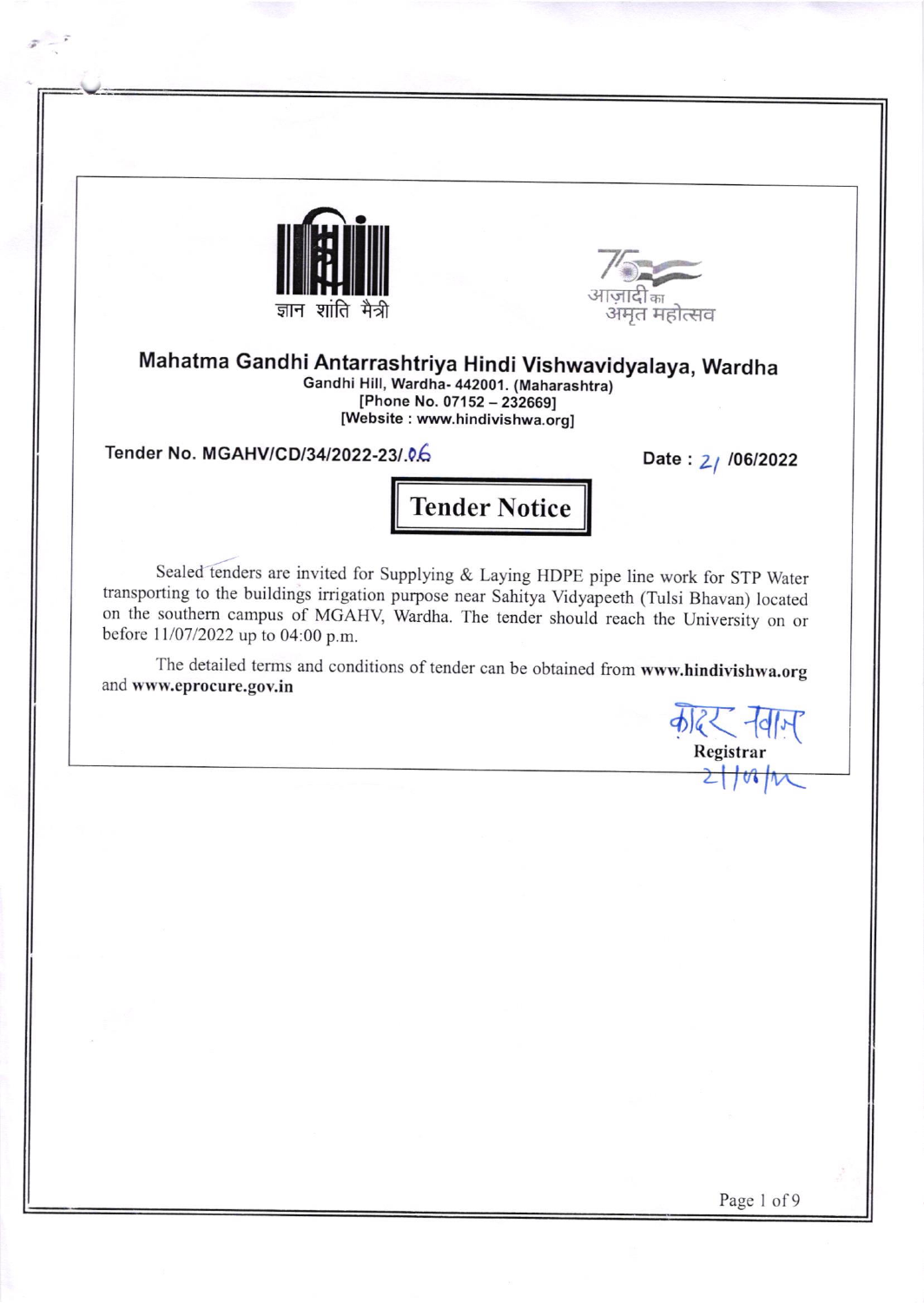



# MAHATMA GANDHI ANTARRASHTRIYA HINDI VISHWAVIDYALAYA

Post Hindi Vishwavidyalaya, Gandhi Hills,Wardha -442 001.

(Phone 07152-232669 Fax No 07152-247602) [Website : www.hindivishwa.org]

Tender No. : MGAHV/CD/34/2022-23/06 Date : 21 .06.2022

### TENDER FOR

Supplying & Laying HDPE pipe line work for STP Water transporting to the buildings irrigation purpose near Sahitya vidvapeeth (Tulsi Bhavan) located on the southern campus of MGAHV, Wardha.

| TENDER FORM SALE<br>WILL START FROM               |                | $10.00$ AM on               | 21.06.2022 |
|---------------------------------------------------|----------------|-----------------------------|------------|
| LAST DATE FOR SALE OF<br>TENDER FORM              |                | Upto 03.00 PM on 10.07.2022 |            |
| LAST DATE FOR SUBMISSION OF<br><b>TENDER FORM</b> | $\ddot{\cdot}$ | Upto 4.00 PM on 11.07.2022  |            |
| DATE OF OPENING OF TENDER<br>(i.e. Technical Bid) |                | At 05.00 PM on              | 11.07.2022 |

Tender available on www.eprocure.gov.in & www.hindivishwa.org

TENDER FORM PRICE Rs. 500/-

Page 2 of 9